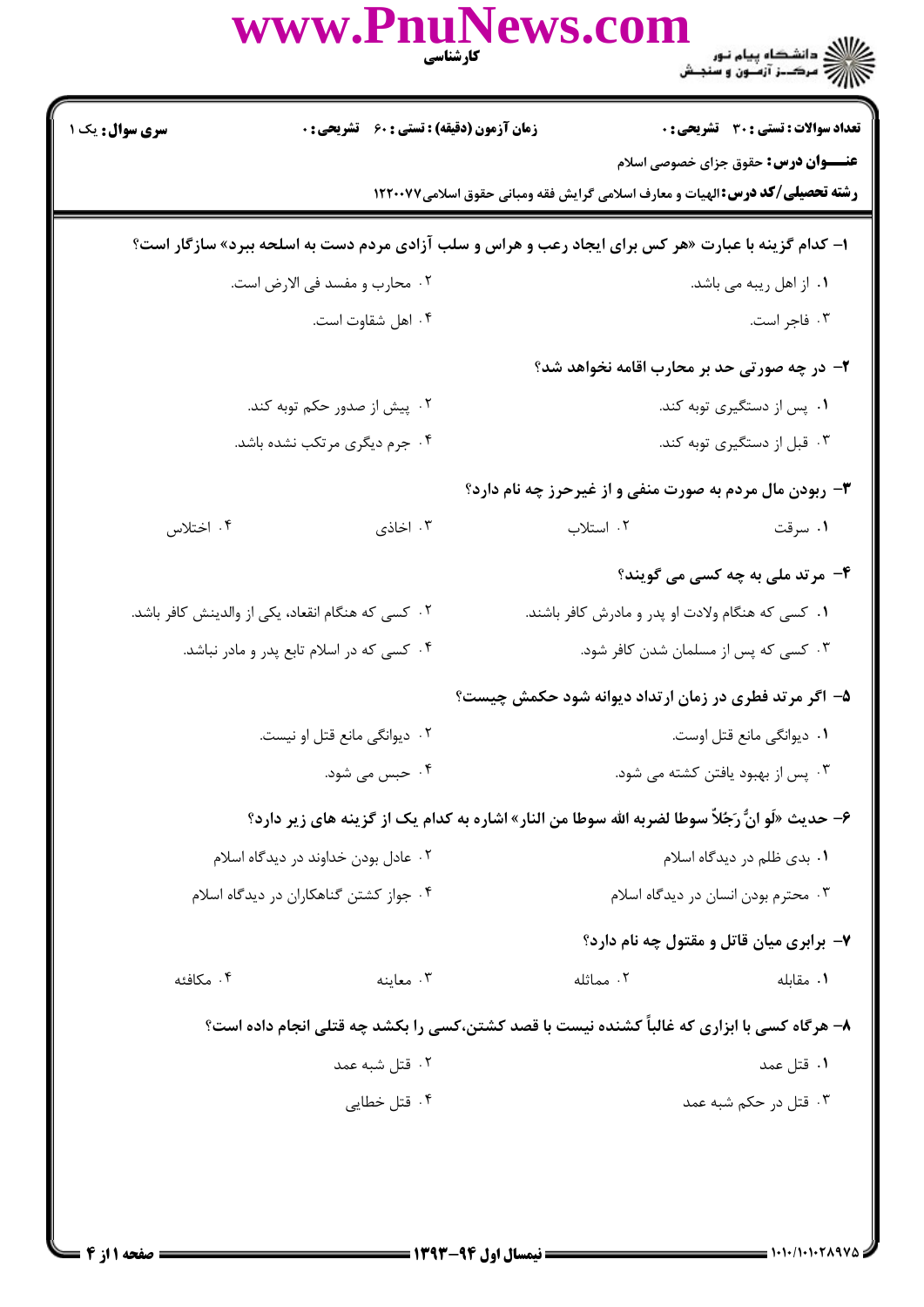|                        | www.PnuNews.com<br>كارشناسي                    | ے :<br>حکالات دانشگاہ پیام نور<br>حکالات مرکبز آزمنوں و سنجش                                                                       |
|------------------------|------------------------------------------------|------------------------------------------------------------------------------------------------------------------------------------|
| <b>سری سوال : ۱ یک</b> | زمان آزمون (دقیقه) : تستی : 60 ٪ تشریحی : 0    | تعداد سوالات : تستى : 30 ٪ تشريحي : 0                                                                                              |
|                        |                                                | <b>عنـــوان درس:</b> حقوق جزای خصوصی اسلام<br><b>رشته تحصیلی/گد درس:</b> الهیات و معارف اسلامی گرایش فقه ومبانی حقوق اسلامی۱۲۲۰۰۷۷ |
|                        |                                                | ۹– هرگاه بواسطه شهادت دروغ شاهد،کسی قصاص شود تکلیف چیست؟                                                                           |
|                        |                                                | ۰۱ دیه مقتول توسط شاهد پرداخت می شود.                                                                                              |
|                        |                                                | ۰۲ به دلیل اقوی بودن مباشر از سبب مباشر قصاص می شود.                                                                               |
|                        |                                                | ۰۳ به دلیل اقوی بودن شاهد از مباشر شاهد قصاص می شود.                                                                               |
|                        |                                                | ۰۴ شاهد اقوی از مباشر نیست اما قصاص می شود.                                                                                        |
|                        |                                                | ۱۰– کشتن کسی که در حال مردن است چه حکمی دارد؟                                                                                      |
|                        | ۰۲ جایز نیست و قاتل باید دیه او را پرداخت کند. | ۰۱ جایز نیست و قاتل قصاص می شود.                                                                                                   |
|                        | ۰۴ حرام است و قاتل باید دیه او را بدهد.        | ۰۳ کراهت دارد و قاتل قصاص می شود.                                                                                                  |
|                        |                                                | 11–  اگر قتل توسط شخص دیوانه انجام شود کدام عبارت صحیح می باشد؟                                                                    |
|                        | ۰۲ قتل خطایی است و دیه را عاقله پرداخت می کند. | ۰۱ قتل عمدی محسوب می شود.                                                                                                          |
|                        | ۰۴ قتل شبه عمدی است و خودش دیه پرداخت می کند.  | ۰۳ قتل عمدی است و دیه را عاقله پرداخت می کند.                                                                                      |
|                        |                                                | ۱۲- هرگاه شخصی اقرار کند که مقتول را عمداً کشته و دیگری اقرار کند که مقتول را خطایی کشته تکلیف چیست؟                               |
|                        |                                                | ۰۱ هردو باید مشترکاً دیه پرداخت کنند.                                                                                              |
|                        |                                                | ۰۲ قتل خطایی محسوب می شود و عاقله دیه پرداخت می کند.                                                                               |
|                        |                                                | ۰۳ ولی خون مخیر است هر کدام را تصدیق کند.                                                                                          |
|                        |                                                | ۰۴ اقرار کننده به قتل عمد باید کل دیه را پرداخت کند.                                                                               |
|                        |                                                | ۱۳- بنابر نظر مشهور اگر معصیت شرابخوار با کدام مورد ثابت شود حاکم شرع درمجازات یا عفو کردن او مخیر است؟                            |
| ۰۴ اماره               | ۰۳ اقرار                                       | ۰۲ شهود<br>۰۱ بينه                                                                                                                 |
|                        |                                                | ۱۴– کدام گزینه صحیح است؟                                                                                                           |
|                        | ۰۲ نوشیدن شراب مطلقا مباح است.                 | ٠١ نوشيدن شراب مطلقاً حرام است.                                                                                                    |
|                        | ۰۴ نوشیدن شراب در حالت اضطرار حلال است.        | ۰۳ نوشیدن شراب در حالت اضطرار گناه است.                                                                                            |
|                        |                                                | 1۵– در کدام مورد دست سارق بریده نمی شود؟                                                                                           |
|                        | ۰۲ اگر دزد مادر باشد.                          | ۱. اگر دزد پدر باشد.                                                                                                               |

۰۴ اگر دزد پدر و مادر باشد. ۰۳ اگر دزد برادر باشد.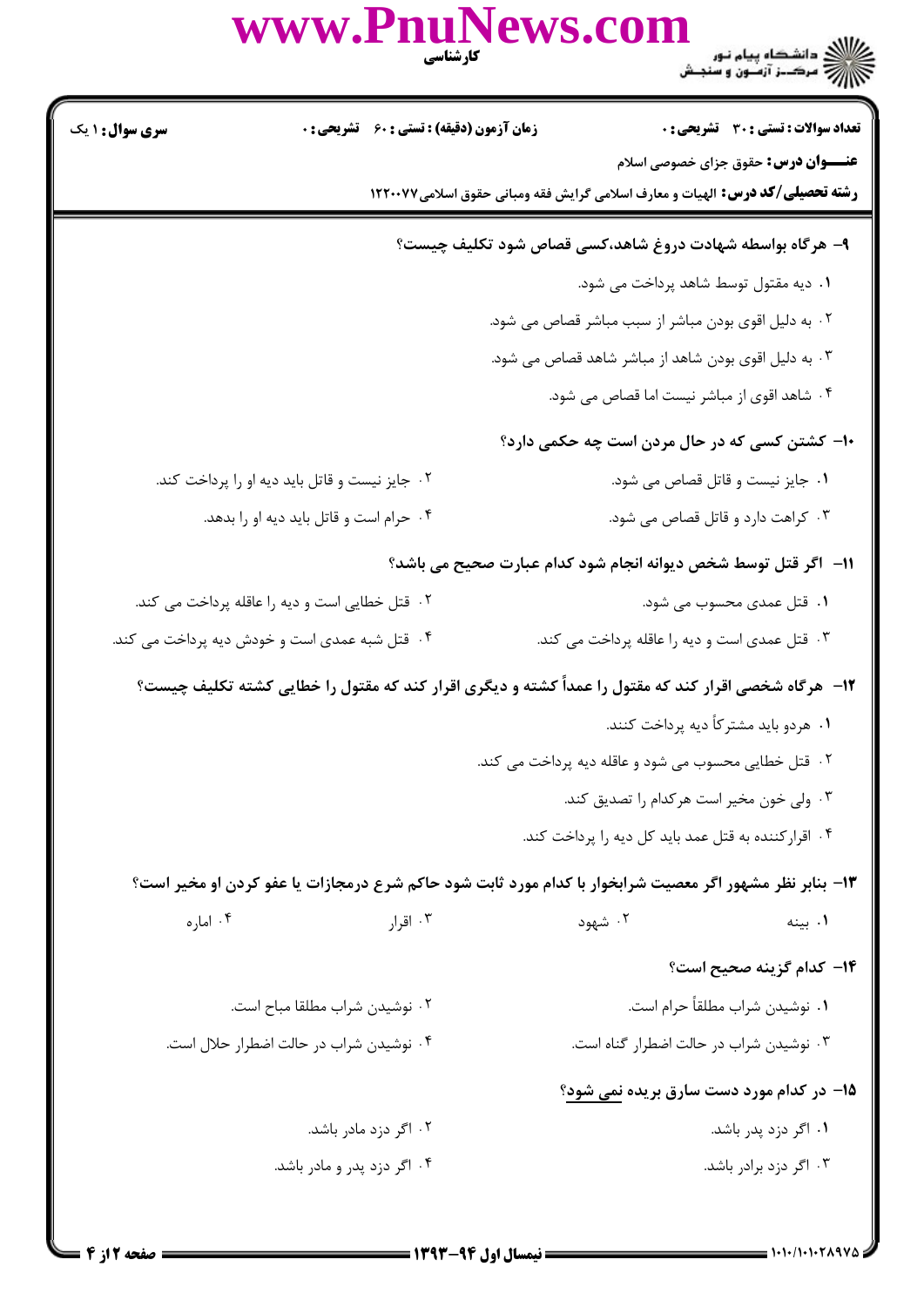|                                                                                                                                                                                    | www.PnuNews.com<br>كارشناسي                                                                        |                            | ے :<br>کا اللہ دانشگاہ پیام نور<br>کا اللہ مرکبز آزمون و سنجش                                                                      |  |
|------------------------------------------------------------------------------------------------------------------------------------------------------------------------------------|----------------------------------------------------------------------------------------------------|----------------------------|------------------------------------------------------------------------------------------------------------------------------------|--|
| <b>سری سوال : ۱ یک</b>                                                                                                                                                             | <b>زمان آزمون (دقیقه) : تستی : 60 ٪ تشریحی : 0</b>                                                 |                            | <b>تعداد سوالات : تستی : 30 ٪ تشریحی : 0</b>                                                                                       |  |
|                                                                                                                                                                                    |                                                                                                    |                            | <b>عنـــوان درس:</b> حقوق جزای خصوصی اسلام<br><b>رشته تحصیلی/کد درس:</b> الهیات و معارف اسلامی گرایش فقه ومبانی حقوق اسلامی۱۲۲۰۰۷۷ |  |
|                                                                                                                                                                                    |                                                                                                    |                            | ۱۶- قتل در کدام ماه ها موجب افزایش یک سوم دیه می گردد؟                                                                             |  |
|                                                                                                                                                                                    | ٠٢ ذي الحجه، رمضان، رجب، ذي القعده                                                                 |                            | ٠١ ذي القعده، رمضان، محرم، رجب                                                                                                     |  |
|                                                                                                                                                                                    | ۰۴ ذي الحجه، شعبان، رجب، ذي القعده                                                                 |                            | ٠٣ ذي الحجه، ذي القعده، محرم، رجب                                                                                                  |  |
|                                                                                                                                                                                    | 17– به ترتيب پاسخ دهيد؛ كفاره قتل عمد اولاً كفاره جمع است و ثانياً بر مسبب قتل واجب است؟           |                            |                                                                                                                                    |  |
| ۰۴ خير، بله                                                                                                                                                                        | ۲. خیر، خیر سیست سال ۲. بله، خیر                                                                   |                            | ٠١. بله، بله                                                                                                                       |  |
|                                                                                                                                                                                    | ۱۸– مطابق ماده ۲۵۴ قانون مجازات اسلامی، نصاب قسامه در جراحت هایی که موجب دیه کامل است چند قسم است؟ |                            |                                                                                                                                    |  |
| ۰۴ یک قسم                                                                                                                                                                          | ۰۳ دو قسم                                                                                          | ۰۲ سه قسم                  | ١. شش قسم                                                                                                                          |  |
|                                                                                                                                                                                    | ۱۹- جراحتی که در سر ایجاد می شود و به استخوان می رسد و سفیدی آن را آشکار می کند چه نام دارد؟       |                            |                                                                                                                                    |  |
| ۰۴ حارصه                                                                                                                                                                           |                                                                                                    |                            |                                                                                                                                    |  |
|                                                                                                                                                                                    | +۲- قانون مجازات اسلامی مصوب ۱۳۷۰ در خصوص زخم منقله چه دستوری دارد؟                                |                            |                                                                                                                                    |  |
|                                                                                                                                                                                    | ۰۲ دیه پرداخت می شود.                                                                              |                            | ۰۱ قصاص کامل انجام می شود.                                                                                                         |  |
|                                                                                                                                                                                    | ۰۴ مجنی علیه بین تعیین قصاص و دیه مختار است.                                                       | ۰۳ قصاص نسبی انجام می شود. |                                                                                                                                    |  |
|                                                                                                                                                                                    | <b>۲۱</b> - شیخ حر عاملی در کتاب وسایل، برای مثله کردن قاتل چه حکمی بیان می کند؟                   |                            |                                                                                                                                    |  |
| ٠١ اگر قاتل مقتول را مثله كرده جايز است.                                                                                                                                           |                                                                                                    |                            |                                                                                                                                    |  |
| ۲. اگر حاکم شرع اجازه دهد و مقتول هم مثله شده جایز است.                                                                                                                            |                                                                                                    |                            |                                                                                                                                    |  |
|                                                                                                                                                                                    |                                                                                                    |                            | ۰۳ مطلقاً جايز نيست.                                                                                                               |  |
|                                                                                                                                                                                    |                                                                                                    |                            | ۰۴ اگر حاکم شرع اجازه دهد جایز است.                                                                                                |  |
|                                                                                                                                                                                    |                                                                                                    |                            | ۲۲- هرگاه قصاص اعضاء منجر به مرگ شود، حکمش چیست؟                                                                                   |  |
| ۰۲ قصاص کننده دیه جراحت را باید پرداخت کند.                                                                                                                                        |                                                                                                    |                            | ٠١. قصاص كننده ضامن است.                                                                                                           |  |
| ۰۳ قصاص کننده ضامن مرگ اوست.<br>۰۴ قصاص کننده ضامن نیست زیرا کارش شرعی بوده است.                                                                                                   |                                                                                                    |                            |                                                                                                                                    |  |
| ۲۳– به ترتیب پاسخ دهید؛ هرگاه پدر و بیگانه در کشتن فرزند مشارکت داشته باشند آیا اولاً بیگانه قصاص می شود و ثانیاً پدر<br>مقتول، دیه کامل بابت قصاص شدن بیگانه به وارثان می پردازد؟ |                                                                                                    |                            |                                                                                                                                    |  |
| ۰۴ خير، بله                                                                                                                                                                        | ۰۳ بله، خير                                                                                        | ۰۲ خیر، خیر                | ٠١. بله، بله                                                                                                                       |  |
|                                                                                                                                                                                    |                                                                                                    |                            |                                                                                                                                    |  |